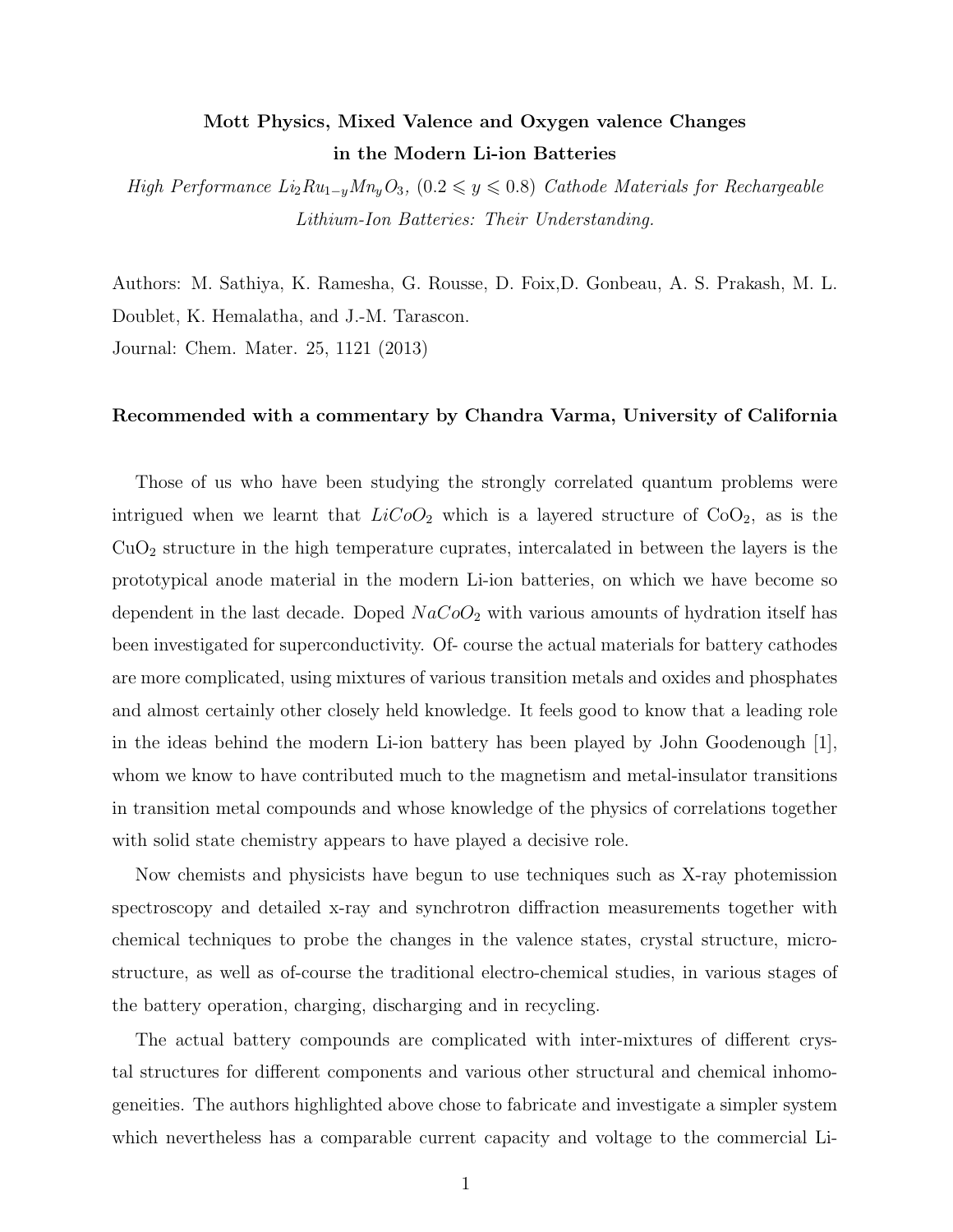

ion battery. (There are three principal performance metrics in batteries beside of-course the cost: the voltage, the current capacity per unit-weight measured in milliamp-hours per gramme (mAmhg<sup>-1</sup>) and the number of charge-discharge cycles in which the performance is within say 50% of the initial values.) The idea is to mix the layered compounds of nearly the same structure  $Li_2RuO_3$  and  $Li_2MnO_3$ , shown in the figure taken from the paper listed above. These structures have Li by itself both in the layers as well as in the transition metal-oxide layers.

Through structural studies, it is found that the two components form a solid solution while preserving reasonably well the ordering of the  $LiM<sub>2</sub>$  layers. The structural studies are carried out in successive charging and discharging processes and reveal systematic changes in cycling. More than a Li per formula unit leaves the sample (de-intercalates) on charging with concomitant changes in valence (redox) of Ru and Mn,  $(4+)$  to  $(5+)$  and  $(4+)$  to  $(3+)$ respectively and changes in cell-volumes and width of diffraction peaks.

New and deeper insight is gained by x-ray photoemission in which the relative amount of Ru and Mn valence states and the amount of Li and oxygen in the sample in various stages of the battery operation is studied. As a typical physicist, poor in knowledge of chemistry, I found this part of the work easiest to understand. It brought forth issues that we are wrestling with in other contexts but aspect of those issues which can be answered by methods that have already been developed - sophisticated mean-field methods of handling correlations. The issues raised are those in charge transfer and mixed valence insulators. These are problems which cannot be handled well in Hartree-Fock theory and perhaps not too well in density-functional calculations. Of special interest is the necessary role that the